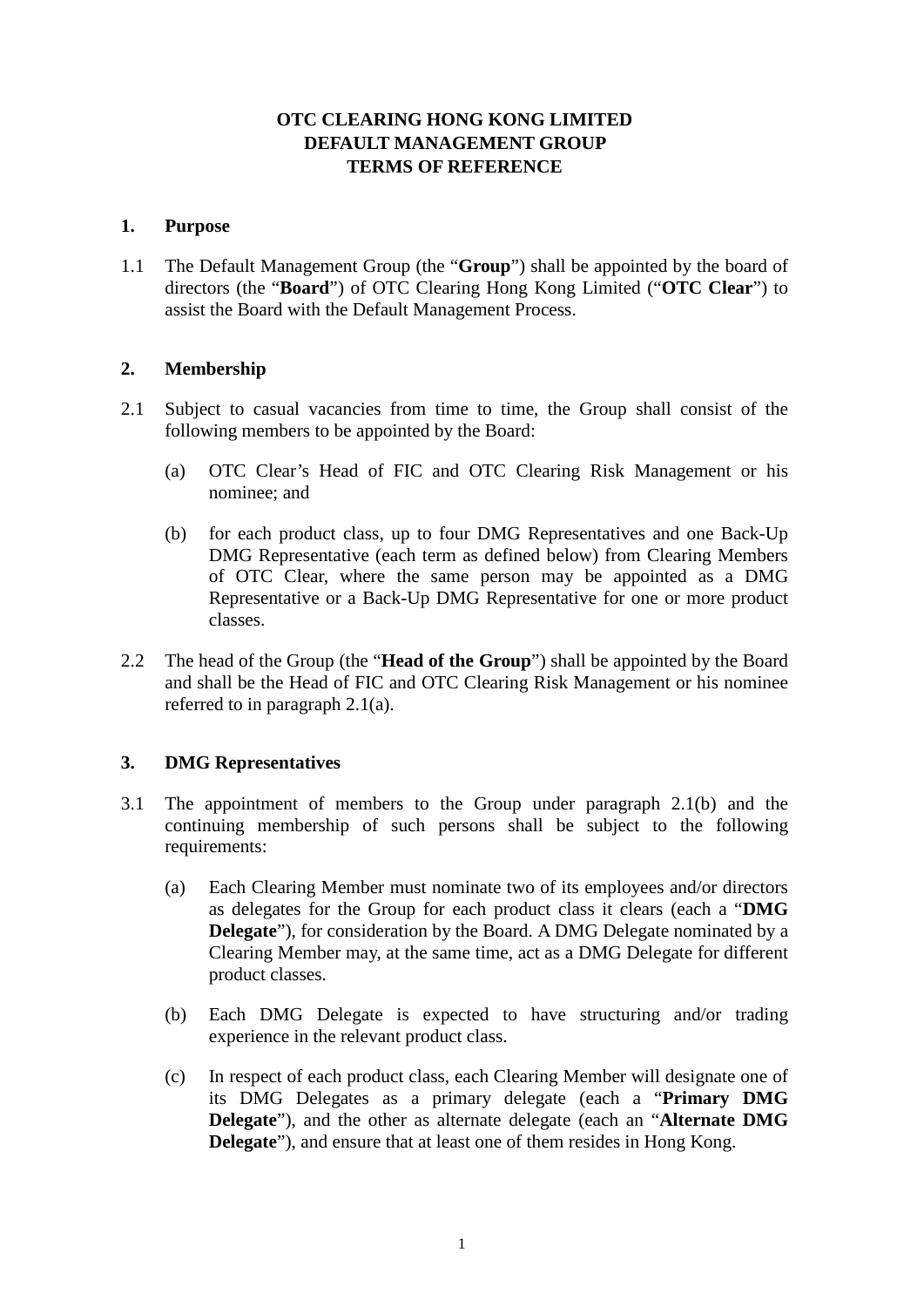- (d) The Board, the chairman of OTC Clear Board, the Risk Management Committee, and/or, the Group may request a Clearing Member to provide a substitute DMG Delegate if it considers any of such Clearing Member's nominated DMG Delegates is conflicted for his/her role as a DMG Delegate or does not have the requisite structuring and/or trading experience in the relevant product class.
- (e) Having regard to the knowledge and experience of the nominated DMG Delegates, the Head of the Group will in consultation with the Risk Management Committee, recommend to the Board up to four Primary DMG Delegates for each product class to act as members of the Group ("**DMG Representatives**").
- (f) If a Primary DMG Delegate is unable to participate in the Group for any reason or if the Head of the Group so requests, the Alternate DMG Delegate for such Primary Delegate will be required to participate.
- (g) The Board will appoint one Primary DMG Delegate to act as back-up for a DMG Representative (a "**Back-Up DMG Representative**") for each product class.
- (h) The Back-Up DMG Representative will only participate in the Group if a DMG Representative (both its Primary DMG Delegate and its Alternate DMG Delegate) is unable to participate in the Group for any reason or if the Head of the Group so requests.
- (i) The Head of the Group may decide whether a DMG Representative or a Back-Up DMG Representative of a Defaulting Clearing Member can continue to participate in the Group whilst such Defaulting Clearing Member remains in default, taking into account whether such representative is conflicted for his/her role as a DMG Representative or a Back-Up DMG Representative, and may remove such representative by notice to him/her in writing. Unless removed by the Head of the Group, a DMG Representative or a Back-Up DMG Representative of a Defaulting Clearing Member may continue to participate in the Group.

#### **4. Term of office of DMG Representatives**

- 4.1 The term of appointment for the DMG Representatives will normally be for one year.
- 4.2 A DMG Representative is eligible for re-nomination as a DMG Delegate by a Clearing Member. Subject to availability of DMG Delegates, sufficient nominations of DMG Delegates having been made by Clearing Members and the Board's policy to appoint at least one new DMG Representative for each product class every year, DMG Representatives are eligible for re-appointment as Group members.
- 4.3 The Board may fill any casual vacancies that may occur in the Group by reason of resignation, retirement, termination or otherwise.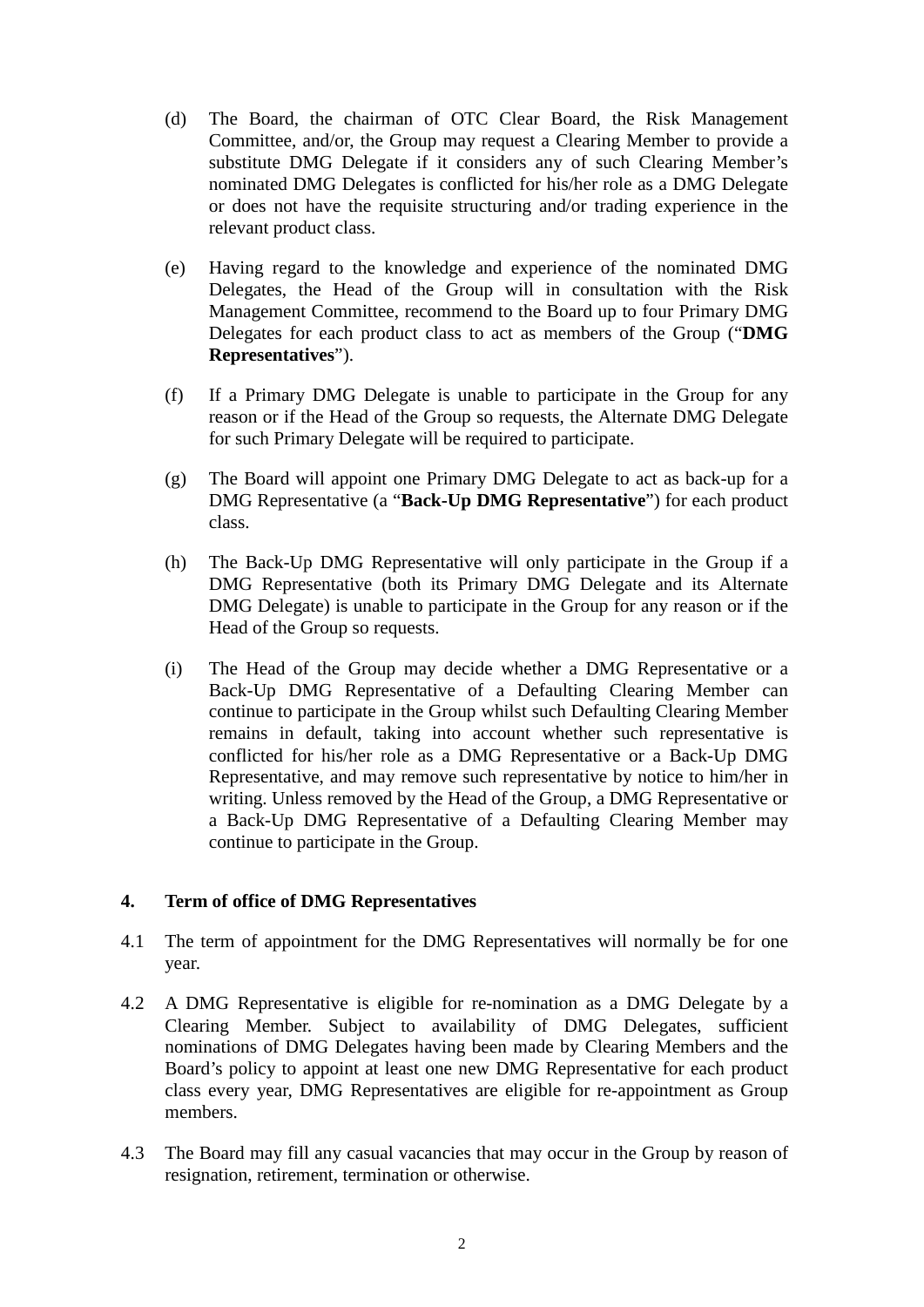4.4 If a DMG Representative is no longer an employee or a director of the Clearing Member who nominated him/her or the Clearing Member becomes aware that its DMG Representative's employment or directorship will be terminated, such Clearing Member will notify OTC Clear in writing as soon as practicable and such DMG Representative will be removed from the Group. Such Clearing Member will then nominate another employee or director to be a DMG Delegate.

#### **5. Duties, powers and functions**

- 5.1 Generally, the Group will advise the Board on matters relating to the Default Management Process, and conduct Hedging on behalf of OTC Clear, to mitigate, to the extent commercially practicable, any risk or economic exposure which arises as a result of the occurrence of a DMP Event.
- 5.2 More specifically, the Group will:
	- (a) advise OTC Clear on matters relating to termination, close-out or transfer of a portfolio of products, including but without limitation to:
		- (i) hedging the risk associated with the portfolio, structuring the portfolio for auction, administering the auction, liquidation and/or transfer to a Non-Defaulting Clearing Member of the portfolio;
		- (ii) settlement pricing and market liquidity including curve construction, interpolation methodologies and liquidation risk margin modeling; and
		- (iii) auction pricing;
		- (iv) reviewing and assessing the Default Management Process and the results of any drills conducted for Clearing Members;
	- (b) present Hedging strategies for the approval by OTC Clear and execute the agreed Hedging strategy; and
	- (c) submit its recommendations in relation to the above matters to OTC Clear and/or the Board for consideration.

#### **6. Frequency and proceedings of meetings**

- 6.1 The meetings and proceedings of the Group shall be governed by OTC Clear's Articles of Association.
- 6.2 The Group will meet:
	- (a) immediately following the occurrence of a DMP Event, and at sufficiently frequent intervals thereafter for a period so long as may be necessary to assist OTC Clear in the implementation of the Default Management Process; or
	- (b) at such other times as OTC Clear may deem appropriate and/or necessary from time to time.